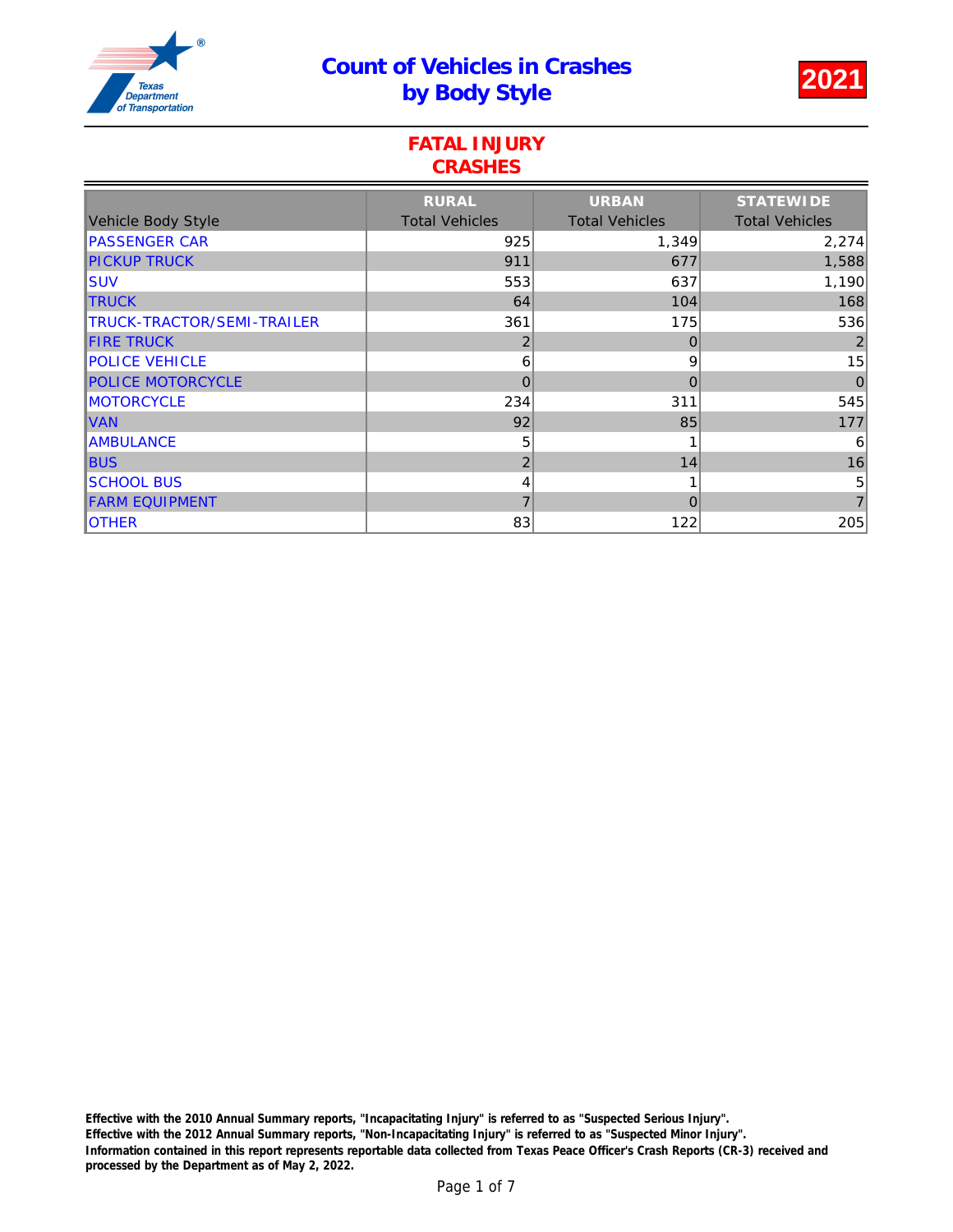

### SUSPECTED SERIOUS INJURY **CRASHES**

|                            | <b>RURAL</b>          | <b>URBAN</b>          | <b>STATEWIDE</b>      |
|----------------------------|-----------------------|-----------------------|-----------------------|
| Vehicle Body Style         | <b>Total Vehicles</b> | <b>Total Vehicles</b> | <b>Total Vehicles</b> |
| <b>PASSENGER CAR</b>       | 3,252                 | 7,399                 | 10,651                |
| <b>PICKUP TRUCK</b>        | 2,655                 | 3,069                 | 5,724                 |
| ISUV                       | 2,075                 | 3,352                 | 5,427                 |
| <b>TRUCK</b>               | 247                   | 420                   | 667                   |
| TRUCK-TRACTOR/SEMI-TRAILER | 612                   | 334                   | 946                   |
| <b>FIRE TRUCK</b>          |                       | 13                    | 20                    |
| <b>POLICE VEHICLE</b>      | 31                    | 35                    | 66                    |
| <b>POLICE MOTORCYCLE</b>   | 0                     | $\overline{2}$        | $\mathbf{2}$          |
| MOTORCYCLE                 | 928                   | 1,347                 | 2,275                 |
| <b>VAN</b>                 | 288                   | 443                   | 731                   |
| <b>AMBULANCE</b>           | 4                     | 12                    | 16                    |
| <b>BUS</b>                 | 14                    | 45                    | 59                    |
| <b>SCHOOL BUS</b>          | 17                    | 12                    | 29                    |
| <b>FARM EQUIPMENT</b>      | 15                    | 7                     | 22                    |
| <b>OTHER</b>               | 292                   | 489                   | 781                   |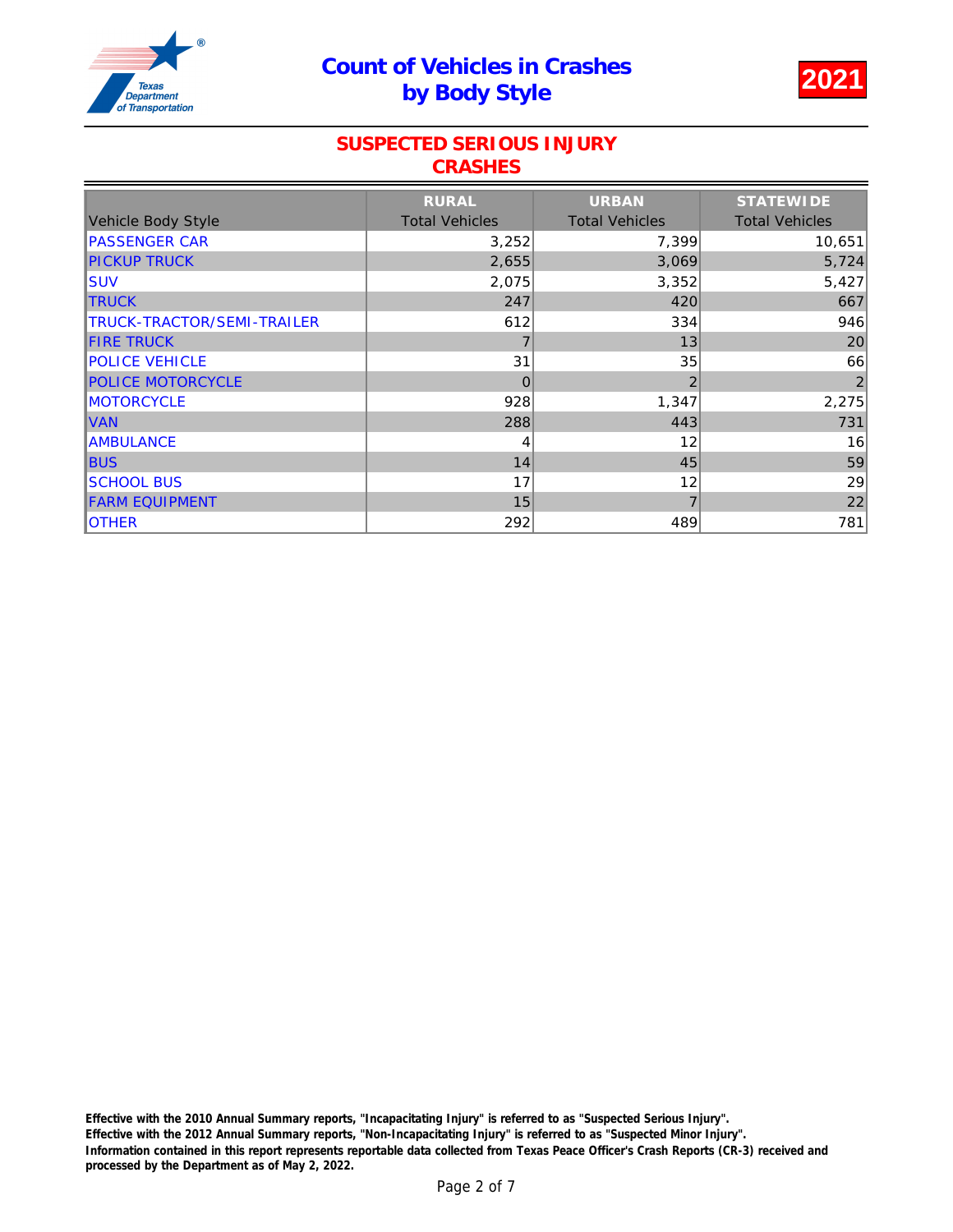

#### SUSPECTED MINOR INJURY **CRASHES**

|                            | <b>RURAL</b>          | <b>URBAN</b>          | <b>STATEWIDE</b>      |
|----------------------------|-----------------------|-----------------------|-----------------------|
| Vehicle Body Style         | <b>Total Vehicles</b> | <b>Total Vehicles</b> | <b>Total Vehicles</b> |
| <b>PASSENGER CAR</b>       | 10,275                | 42,946                | 53,221                |
| <b>PICKUP TRUCK</b>        | 6,637                 | 14,836                | 21,473                |
| <b>SUV</b>                 | 6,100                 | 20,432                | 26,532                |
| <b>TRUCK</b>               | 638                   | 1,752                 | 2,390                 |
| TRUCK-TRACTOR/SEMI-TRAILER | 1,189                 | 1,217                 | 2,406                 |
| <b>FIRE TRUCK</b>          | 14                    | 27                    | 41                    |
| <b>POLICE VEHICLE</b>      | 109                   | 287                   | 396                   |
| <b>POLICE MOTORCYCLE</b>   | 4                     | 18                    | 22                    |
| <b>MOTORCYCLE</b>          | 798                   | 2,023                 | 2,821                 |
| <b>VAN</b>                 | 834                   | 2,773                 | 3,607                 |
| <b>AMBULANCE</b>           | 10                    | 53                    | 63                    |
| <b>BUS</b>                 | 21                    | 209                   | 230                   |
| <b>SCHOOL BUS</b>          | 30                    | 42                    | 72                    |
| <b>FARM EQUIPMENT</b>      | 23                    | $\overline{2}$        | 25                    |
| <b>OTHER</b>               | 565                   | 2,007                 | 2,572                 |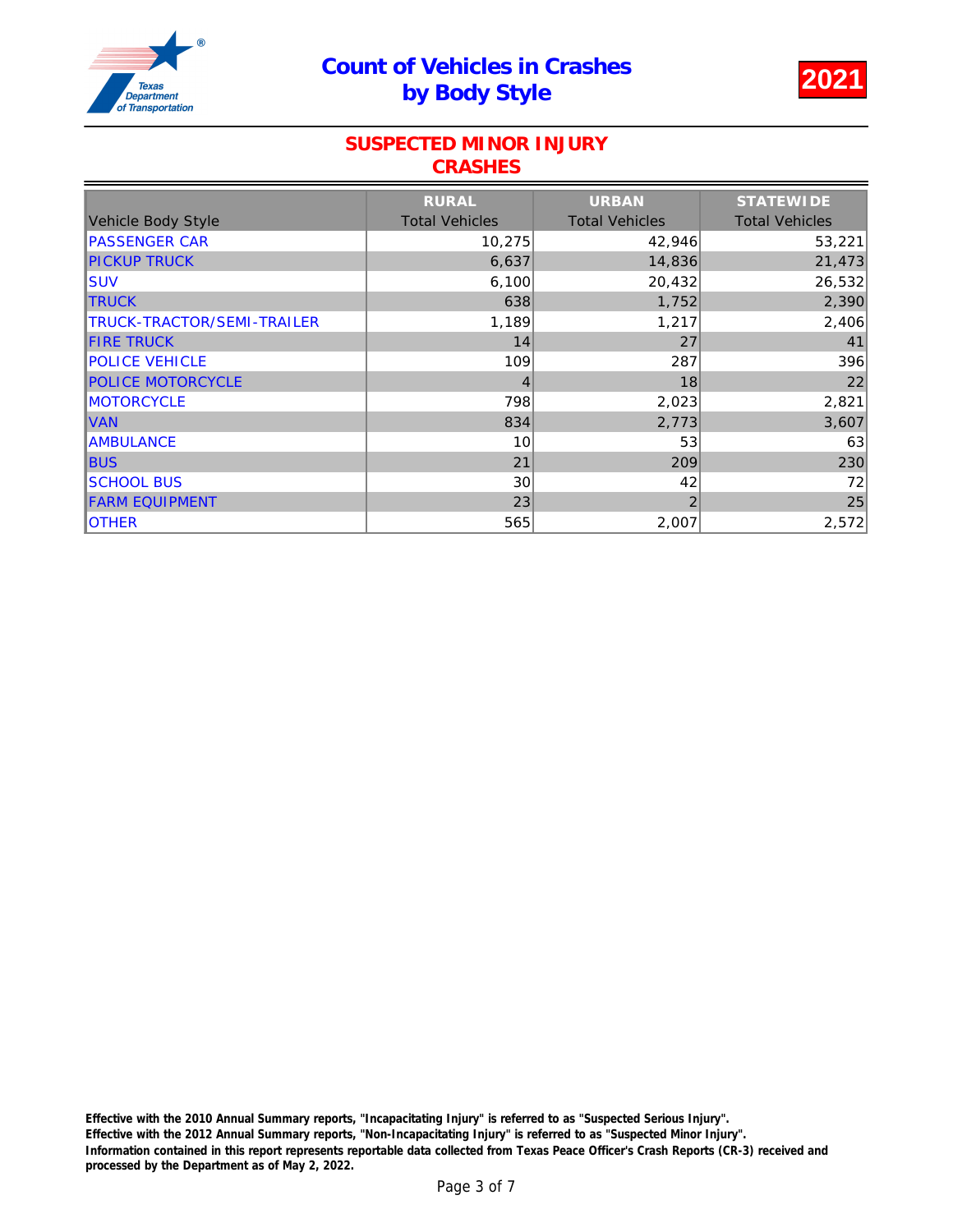

### POSSIBLE INJURY **CRASHES**

|                            | <b>RURAL</b>          | <b>URBAN</b>          | <b>STATEWIDE</b>      |
|----------------------------|-----------------------|-----------------------|-----------------------|
| <b>Vehicle Body Style</b>  | <b>Total Vehicles</b> | <b>Total Vehicles</b> | <b>Total Vehicles</b> |
| <b>PASSENGER CAR</b>       | 12,523                | 69,505                | 82,028                |
| <b>PICKUP TRUCK</b>        | 7,144                 | 24,355                | 31,499                |
| <b>SUV</b>                 | 7,029                 | 35,634                | 42,663                |
| <b>TRUCK</b>               | 769                   | 3,059                 | 3,828                 |
| TRUCK-TRACTOR/SEMI-TRAILER | 1,197                 | 1,855                 | 3,052                 |
| <b>FIRE TRUCK</b>          | 7                     | 36                    | 43                    |
| <b>POLICE VEHICLE</b>      | 90                    | 415                   | 505                   |
| <b>POLICE MOTORCYCLE</b>   |                       | 8                     | 9                     |
| MOTORCYCLE                 | 356                   | 1,079                 | 1,435                 |
| <b>VAN</b>                 | 909                   | 4,658                 | 5,567                 |
| <b>AMBULANCE</b>           | 21                    | 92                    | 113                   |
| <b>BUS</b>                 | 23                    | 386                   | 409                   |
| <b>SCHOOL BUS</b>          | 50                    | 82                    | 132                   |
| <b>FARM EQUIPMENT</b>      | 16                    | 7                     | 23                    |
| <b>OTHER</b>               | 500                   | 3,360                 | 3,860                 |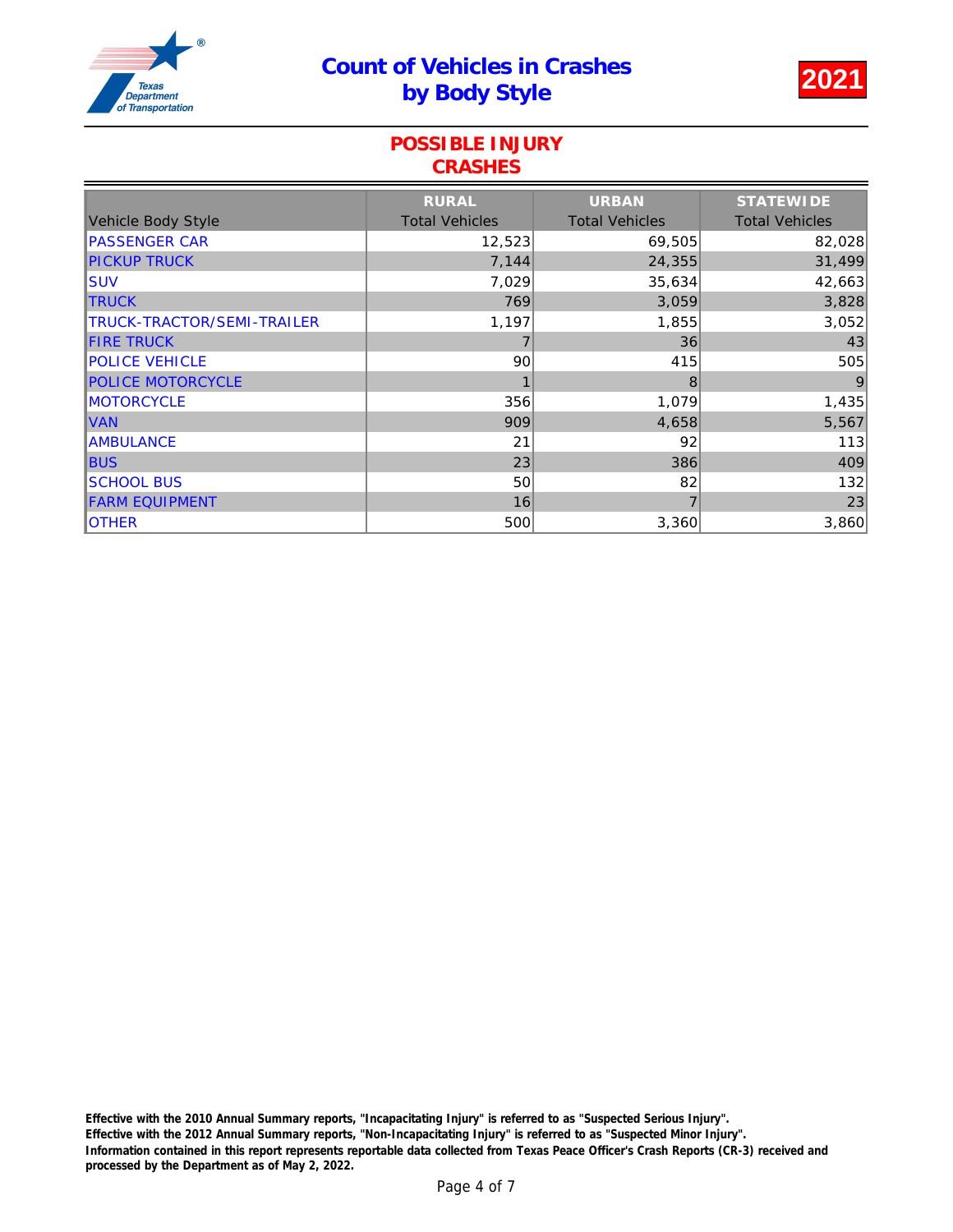

#### NON-INJURY **CRASHES**

|                            | <b>RURAL</b>          | <b>URBAN</b>          | <b>STATEWIDE</b>      |
|----------------------------|-----------------------|-----------------------|-----------------------|
| Vehicle Body Style         | <b>Total Vehicles</b> | <b>Total Vehicles</b> | <b>Total Vehicles</b> |
| <b>PASSENGER CAR</b>       | 71,492                | 237,964               | 309,456               |
| <b>PICKUP TRUCK</b>        | 42,672                | 95,320                | 137,992               |
| <b>SUV</b>                 | 36,351                | 113,139               | 149,490               |
| <b>TRUCK</b>               | 5,182                 | 14,095                | 19,277                |
| TRUCK-TRACTOR/SEMI-TRAILER | 8,047                 | 10,732                | 18,779                |
| <b>FIRE TRUCK</b>          | 96                    | 294                   | 390                   |
| <b>POLICE VEHICLE</b>      | 904                   | 1,690                 | 2,594                 |
| <b>POLICE MOTORCYCLE</b>   | $\mathbf 0$           |                       | $\overline{7}$        |
| MOTORCYCLE                 | 384                   | 734                   | 1,118                 |
| <b>VAN</b>                 | 5,466                 | 15,380                | 20,846                |
| <b>AMBULANCE</b>           | 110                   | 335                   | 445                   |
| <b>BUS</b>                 | 206                   | 1,609                 | 1,815                 |
| <b>SCHOOL BUS</b>          | 301                   | 631                   | 932                   |
| <b>FARM EQUIPMENT</b>      | 125                   | 38                    | 163                   |
| <b>OTHER</b>               | 4,766                 | 21,348                | 26,114                |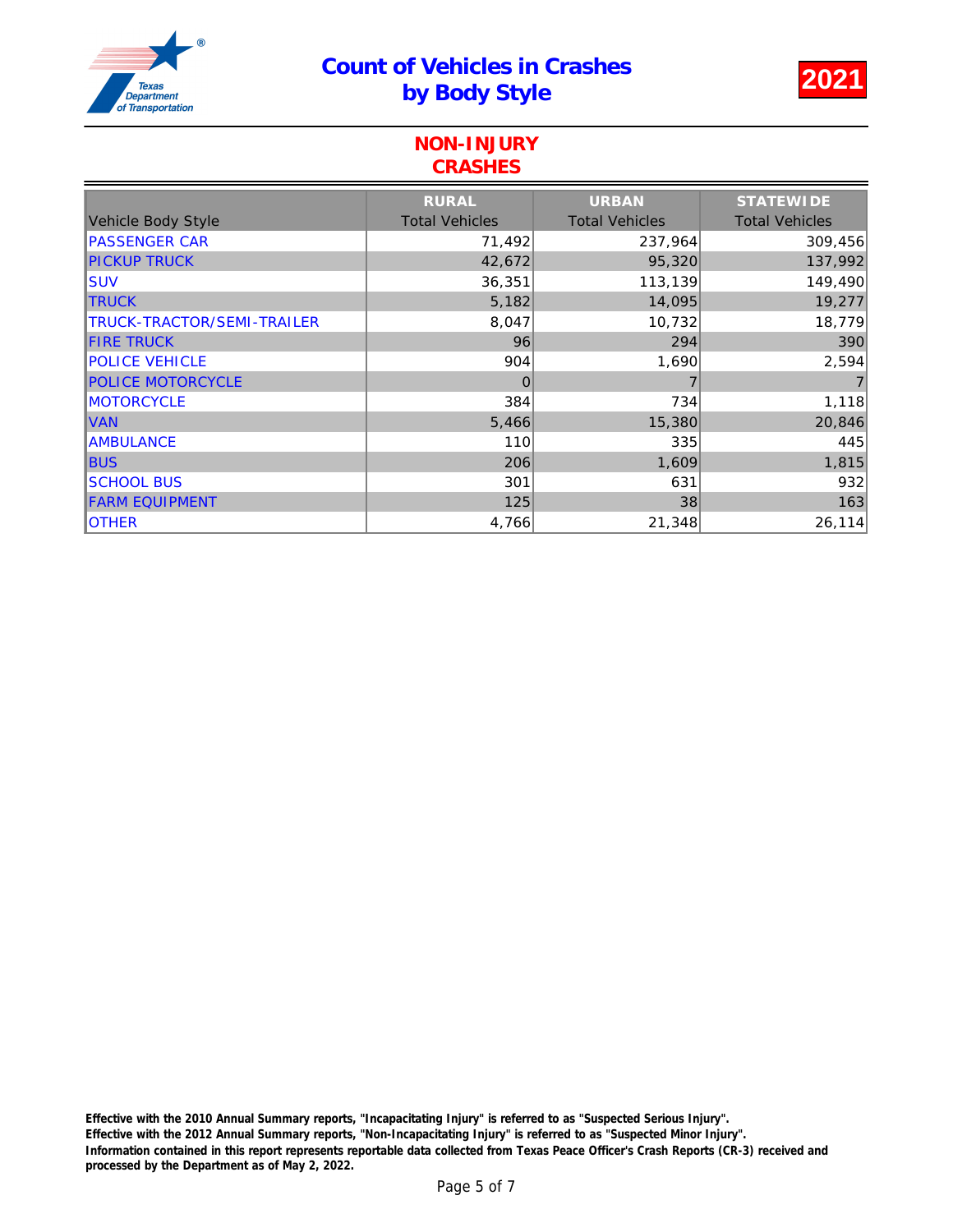

### UNKNOWN INJURY **CRASHES**

|                            | <b>RURAL</b>          | <b>URBAN</b>          | <b>STATEWIDE</b>      |
|----------------------------|-----------------------|-----------------------|-----------------------|
| Vehicle Body Style         | <b>Total Vehicles</b> | <b>Total Vehicles</b> | <b>Total Vehicles</b> |
| <b>PASSENGER CAR</b>       | 2,768                 | 12,673                | 15,441                |
| <b>PICKUP TRUCK</b>        | 1,473                 | 4,611                 | 6,084                 |
| <b>SUV</b>                 | 1,008                 | 4,575                 | 5,583                 |
| <b>TRUCK</b>               | 208                   | 686                   | 894                   |
| TRUCK-TRACTOR/SEMI-TRAILER | 62                    | 144                   | 206                   |
| <b>FIRE TRUCK</b>          | 2                     | 2                     | 4                     |
| <b>POLICE VEHICLE</b>      | 3                     | 36                    | 39                    |
| <b>POLICE MOTORCYCLE</b>   |                       | $\mathbf 0$           |                       |
| <b>MOTORCYCLE</b>          | 35                    | 93                    | 128                   |
| <b>VAN</b>                 | 163                   | 595                   | 758                   |
| <b>AMBULANCE</b>           |                       |                       | 8                     |
| <b>BUS</b>                 | 4                     | 17                    | 21                    |
| <b>SCHOOL BUS</b>          | 0                     | 17                    | 17                    |
| <b>FARM EQUIPMENT</b>      | 0                     | 3                     | $\mathbf{3}$          |
| <b>OTHER</b>               | 1,282                 | 7,699                 | 8,981                 |